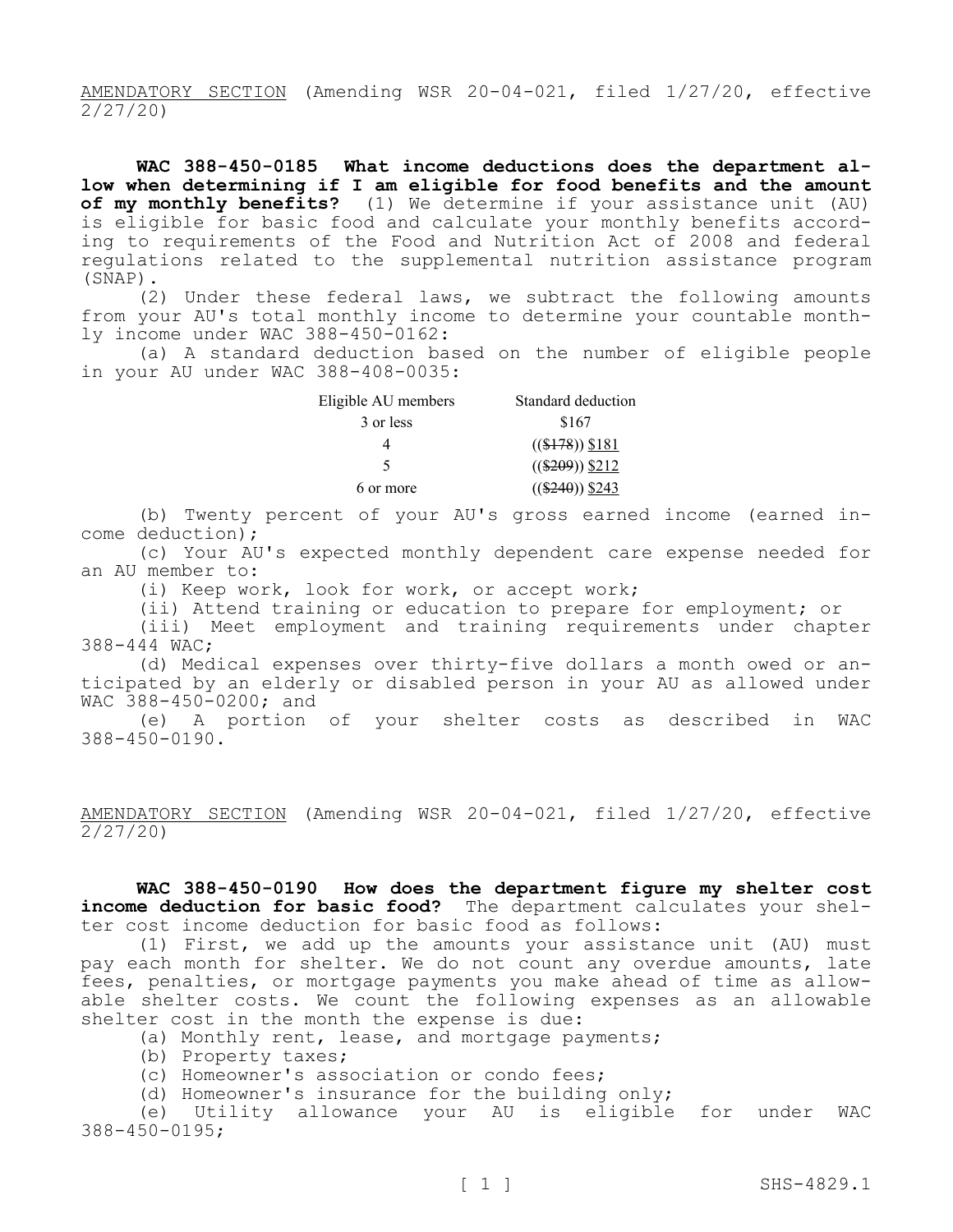(f) Out-of-pocket repairs for the home if it was substantially damaged or destroyed due to a natural disaster such as a fire or flood;

(g) Expense of a temporarily unoccupied home because of employment, training away from the home, illness, or abandonment caused by a natural disaster or casualty loss if your:

(i) AU intends to return to the home;

(ii) AU has current occupants who are not claiming the shelter costs for basic food purposes; and

(iii) AU's home is not being leased or rented during your AU's absence.

(h) A homeless AU with shelter costs is eligible for a homeless shelter expense deduction of one hundred ((fifty-two)) fifty-seven dollars. If the homeless AU has shelter costs in excess of one hundred ((fifty-two)) fifty-seven dollars, the AU has the option to claim either:

(i) The homeless shelter deduction; or

(ii) Actual shelter costs.

(2) Second, we subtract all deductions your AU is eligible for under WAC 388-450-0185 (2)(a) through (2)(d) from your AU's gross income. The result is your AU's countable income.

(3) Finally, we subtract one-half of your AU's countable income from your AU's total shelter costs. The result is your excess shelter costs. Your AU's shelter cost deduction is the excess shelter costs:

(a) Up to a maximum of five hundred ( $(s$ ixty-nine)) eighty-six dollars if no one in your AU is elderly or disabled; or

(b) The entire amount if an eligible person in your AU is elderly or disabled, even if the amount is over five hundred ((sixty-nine)) eighty-six dollars.

AMENDATORY SECTION (Amending WSR 20-04-021, filed 1/27/20, effective 2/27/20)

**WAC 388-450-0195 Does the department use my utility costs when calculating my basic food or WASHCAP benefits?** (1) The department uses utility allowances instead of the actual utility costs your assistance unit (AU) pays when we determine your:

(a) Monthly benefits under WAC 388-492-0070 if you receive Washington state combined application project (WASHCAP); or

(b) Shelter cost income deduction under WAC 388-450-0190 for basic food.

(2) We use the following amounts if you have utility costs separate from your rent or mortgage payment:

(a) If your AU has heating or cooling costs or receives more than twenty dollars in low income home energy assistance program (LIHEAP) benefits each year, you get a standard utility allowance (SUA) of four hundred ((thirty-seven)) forty-nine dollars.

(b) If your household does not receive a LIHEAP payment and the reason is solely because of your immigration status, you get a SUA of four hundred ((thirty-seven)) forty-nine dollars.

(c) If your AU does not qualify for the SUA and you have any two utility costs listed in subsection (3) of this section, you get a limited utility allowance (LUA) of three hundred ((forty-three)) fifty-two dollars.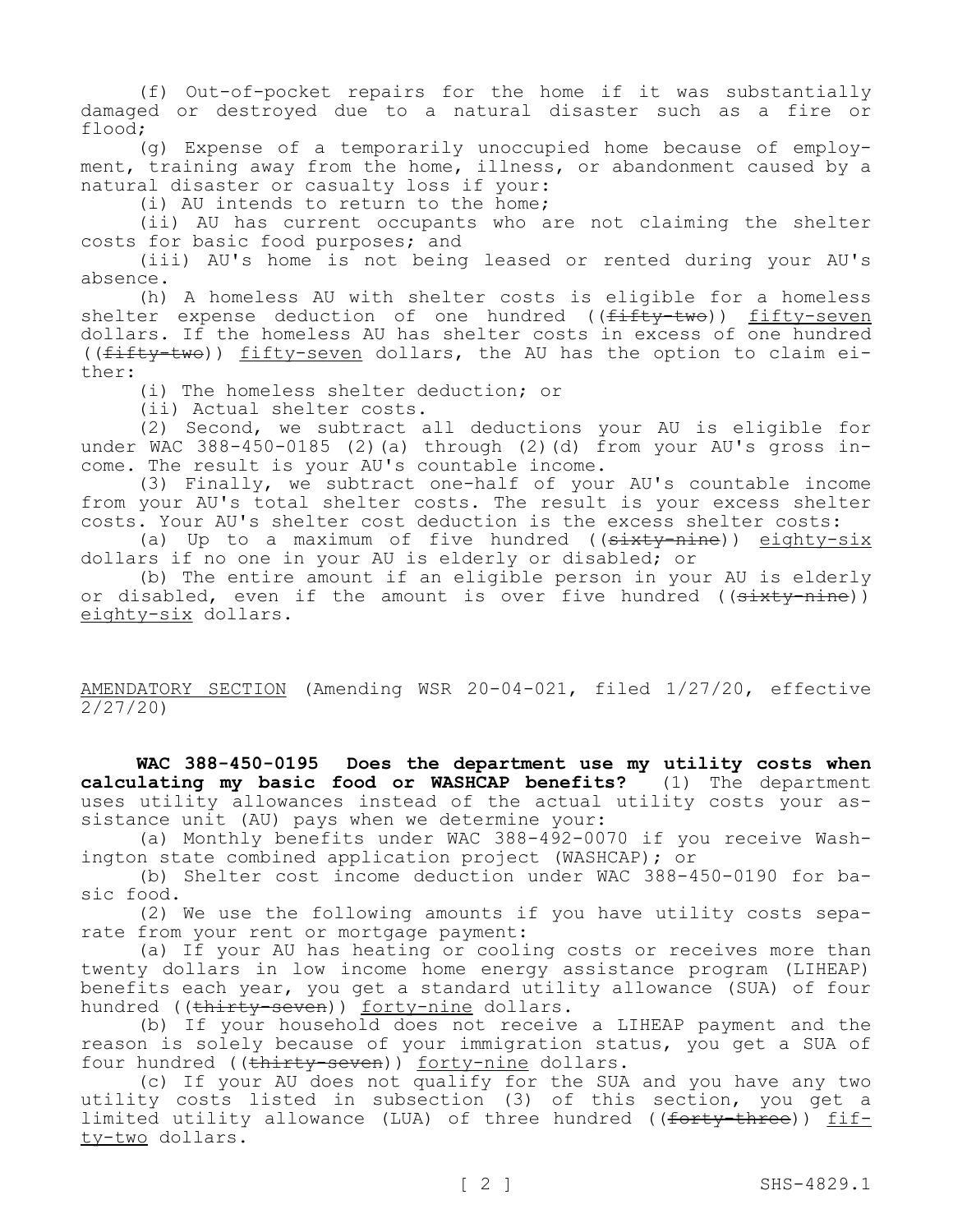(d) If your AU has only telephone costs and no other utility costs, you get a telephone utility allowance (TUA) of ((fifty-eight)) fifty-nine dollars.

- $\overline{(3)}$  "Utility costs" include the following:
- (a) Heating or cooling fuel;
- (b) Electricity or gas;
- (c) Water;
- (d) Sewer;
- (e) Well installation/maintenance;
- (f) Septic tank installation/maintenance;
- (g) Garbage/trash collection; and
- (h) Telephone service.

(4) If you do not have a utility cost separate from your rent or mortgage payment and do not receive low income energy assistance program (LIHEAP), you do not receive a utility allowance.

AMENDATORY SECTION (Amending WSR 20-04-021, filed 1/27/20, effective 2/27/20)

**WAC 388-478-0060 What are the income limits and maximum benefit amounts for basic food?** (1) If your assistance unit (AU) meets all other eligibility requirements for basic food, your AU must have income at or below the limits in columns B and C of this subsection to get basic food, unless you meet one of the exceptions listed below in subsection (2) of this section. The maximum monthly food assistance benefit your AU could receive is listed in column D of this subsection.

EFFECTIVE 10/1/2019

| Column A                      | Column B                 | Column <sub>C</sub>                       | Column D                        | Column E                  |
|-------------------------------|--------------------------|-------------------------------------------|---------------------------------|---------------------------|
| Number of Eligible AU         | Maximum Gross            | Maximum Net                               | Maximum                         | 165% of                   |
| Members                       | Monthly Income           | Monthly Income                            | Allotment                       | Poverty Level             |
|                               | $((\$1,354))$<br>\$1,383 | $((\$1,041))$<br>\$1,064                  | $((\$194))$ \$204               | $((\$1,718))$<br>\$1,755  |
| 2                             | ((1, 832))<br>1,868      | $((\frac{1}{4} + 4\frac{1}{9}))$<br>1,437 | $((355))$ 374                   | ((2,326))<br>2,371        |
| 3                             | ((2,311))<br>2,353       | ((1,778))<br>1,810                        | $((509))$ 535                   | ((2,933))<br>2,987        |
| 4                             | ((2,790))<br>2,839       | ((2,146))<br><u>2,184</u>                 | $((646))$ 680                   | ((3,541))<br><u>3,603</u> |
| 5                             | ((3,269))<br>3,324       | ((2,515))<br><u>2,557</u>                 | $((768))$ 807                   | ((4,149))<br>4,219        |
| 6                             | ((3,748))<br>3,809       | ((2,883))<br><u>2,930</u>                 | $((92+) ) 969$                  | ((4,757))<br>4,835        |
| 7                             | ((4,227))                | ((3,251))                                 | $((\frac{1}{2}, \frac{0}{18}))$ | ((5,364))                 |
|                               | 4,295                    | <u>3,304</u>                              | 1,071                           | <u>5,451</u>              |
| 8                             | ((4,705))                | ((3,620))                                 | $((\frac{1}{1}, \frac{1}{64}))$ | ((5,972))                 |
|                               | 4,780                    | 3,677                                     | 1,224                           | 6,067                     |
| 9                             | ((5, 184))               | ((3,989))                                 | ((1,310))                       | ((6,580))                 |
|                               | 5,266                    | 4,051                                     | 1,377                           | 6,683                     |
| 10                            | ((5,663))                | ((4,358))                                 | ((1, 456))                      | ((7,188))                 |
|                               | 5,752                    | 4,425                                     | 1,530                           | 7,299                     |
| <b>Each Additional Member</b> | $((+479))$               | $((+369))$                                | $((+146))$                      | $((+608))$                |
|                               | +486                     | $+374$                                    | $+153$                          | $+616$                    |